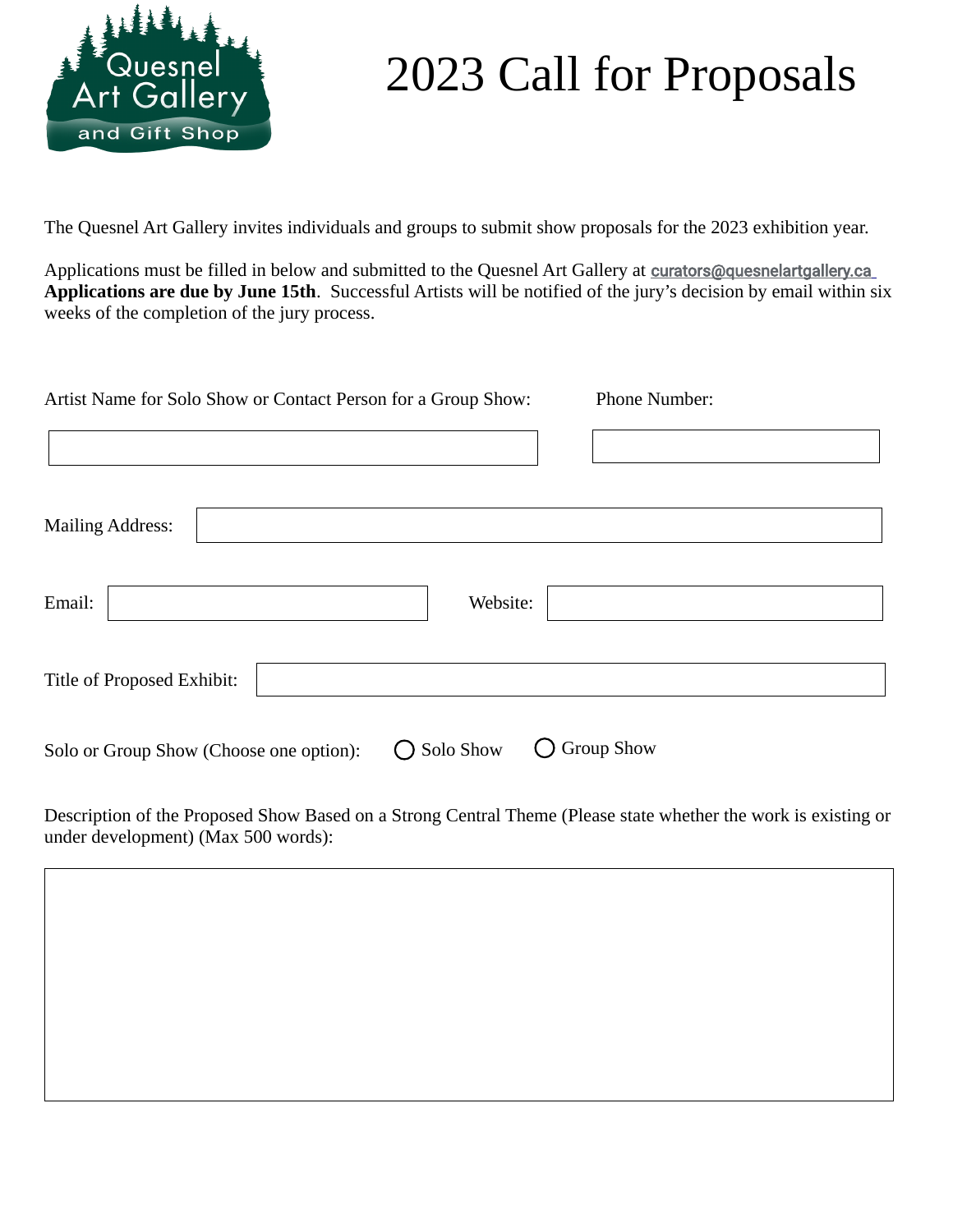Artist or Group Statement of Interest, Influences, Process, and Material Used to Create Your Works of Art (max 500 words):

A Brief Biography/Statement of the Artist(s) (max 500 words):

Will You Require Any Installation Materials to Display the Work? IF YES, Please List Below:

Please Note: The Quesnel Art Gallery hangs artworks on hooks and wires. All 2D works must be ready for hanging when exhibited. Photos and drawings must be framed, and frames and paintings must have a wire in back for the hooks. The hanging wire should be 35 to 50mm below the top of the frame. We have some frames available for use, please mention below if you would like to use them.